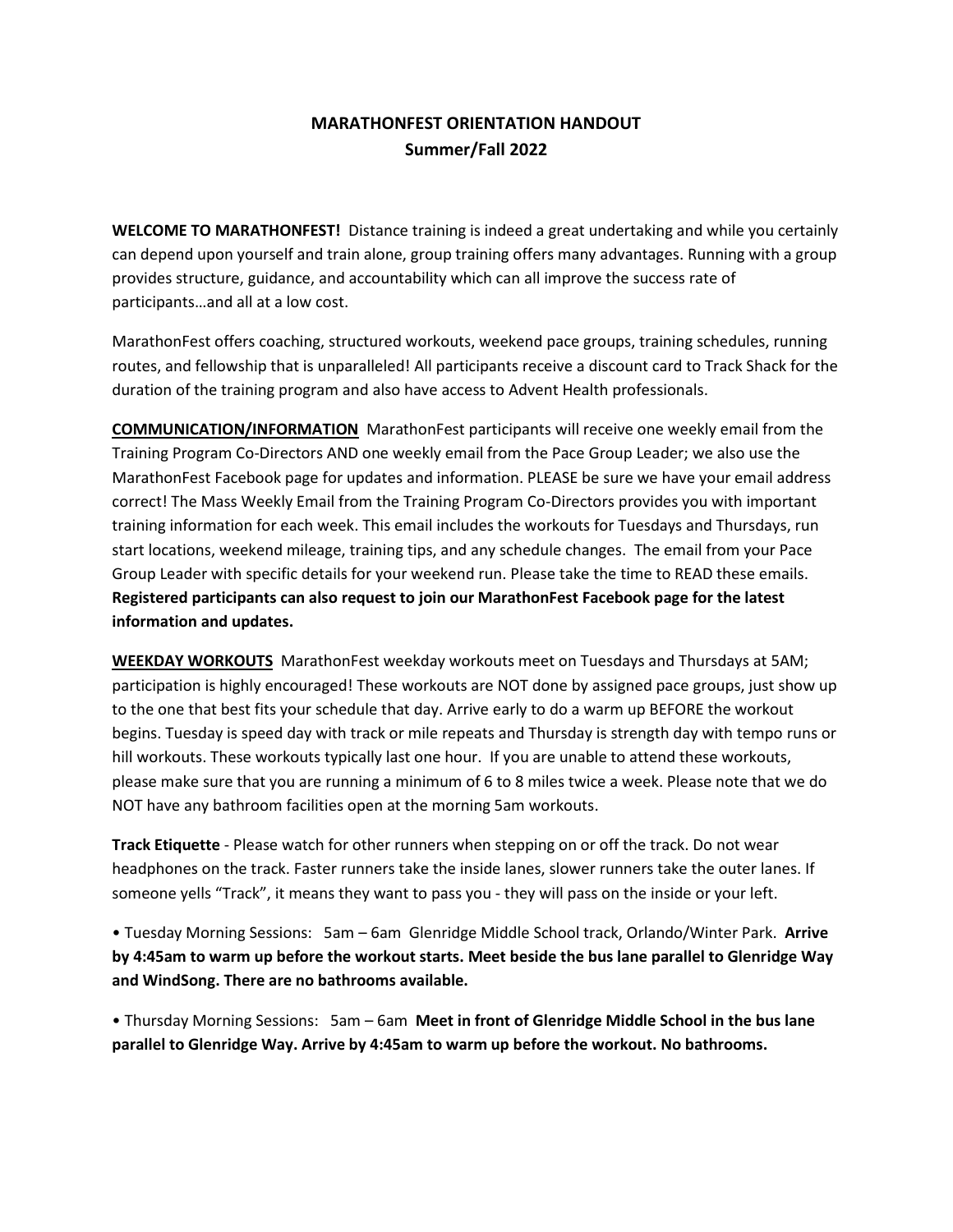**PARKING** for Glenridge Middle School is available at Blue Jacket Park on General Reese Rd. and behind Glenridge Middle School, enter the parking lot from Upper Park Rd. Do NOT park on the grass along Glenridge Way. PLEASE WATCH FOR RUNNERS WHEN ARRIVING AND LEAVING GMS!!

**WEEKEND RUNS** Weekend runs build endurance by increasing mileage incrementally for the marathon or half-marathon distance. All runners are assigned to pace groups for the weekend runs. Your current training pace, fitness level, race distance, and your goal race time will help determine your pace group placement. The training pace for your weekend runs should feel COMFORTABLE, meaning you should be able to carry on a conversation with your pace group buddies. If you cannot keep up with your assigned pace group, OR, if you are running ahead of your pace group, you need to switch groups. Contact Shannon or Dan right away if you need to change groups. Each pace group has 2-4 Pace Group Leaders who are responsible for setting the appropriate run pace, coordinating the running route to accommodate different mileage needs, sending a weekly email with details for the weekend run, and seeing to the overall needs of the pace group during the run. You will receive a Pace Group weekly email, in addition to the Training Program weekly email from the Co-Directors.

#### **WEEKEND RUN LOCATIONS**

**Saturday morning runs -** We meet at Cady Way park, unless a designated spot has been identified by your pace groups leaders for a specific run.

**Field trips** to Apopka and Clermont will be announced in the weekly email ahead of time.

Apopka Start location - 989 W. Orange Blossom Trail, Victoria Plaza, Apopka

Clermont Start location - National Training Center, 1935 Don Wickham Drive, Clermont

**WEEKEND RUN START TIMES** Weekend start times will vary based upon mileage and Pace Group Leaders preferences. Expect weekend start times between 4am and 5am.

**WEATHER POLICY** Yes, we run in the rain…and the heat, the humidity, the cold, and the wind. Weather rarely deters us from a training run. Florida weather is impossible to predict; coaches wait until the last possible moment to call off a workout. Coaches will be present at each scheduled workout and determine the safety for the run at that moment. IF we cancel a run, we will post it to the MarathonFest Facebook page immediately.

**HYDRATION** Water and Gatorade are provided at various points along our running routes.

**RUNNING SAFETY RULES** Participants are responsible for their own safety. Participants must adhere to the following safety rules as stated by the FL Dept. of Transportation: "*Where sidewalks are provided, no pedestrian shall, unless required by other circumstances, walk or run along and upon the portion of a roadway paved for vehicular traffic. Where sidewalks are not provided, a pedestrian walking or running along and upon a highway shall, when practicable, walk or run only on the shoulder on the left side of the roadway in relation to the pedestrian's direction of travel, facing traffic which may approach from the opposite direction*".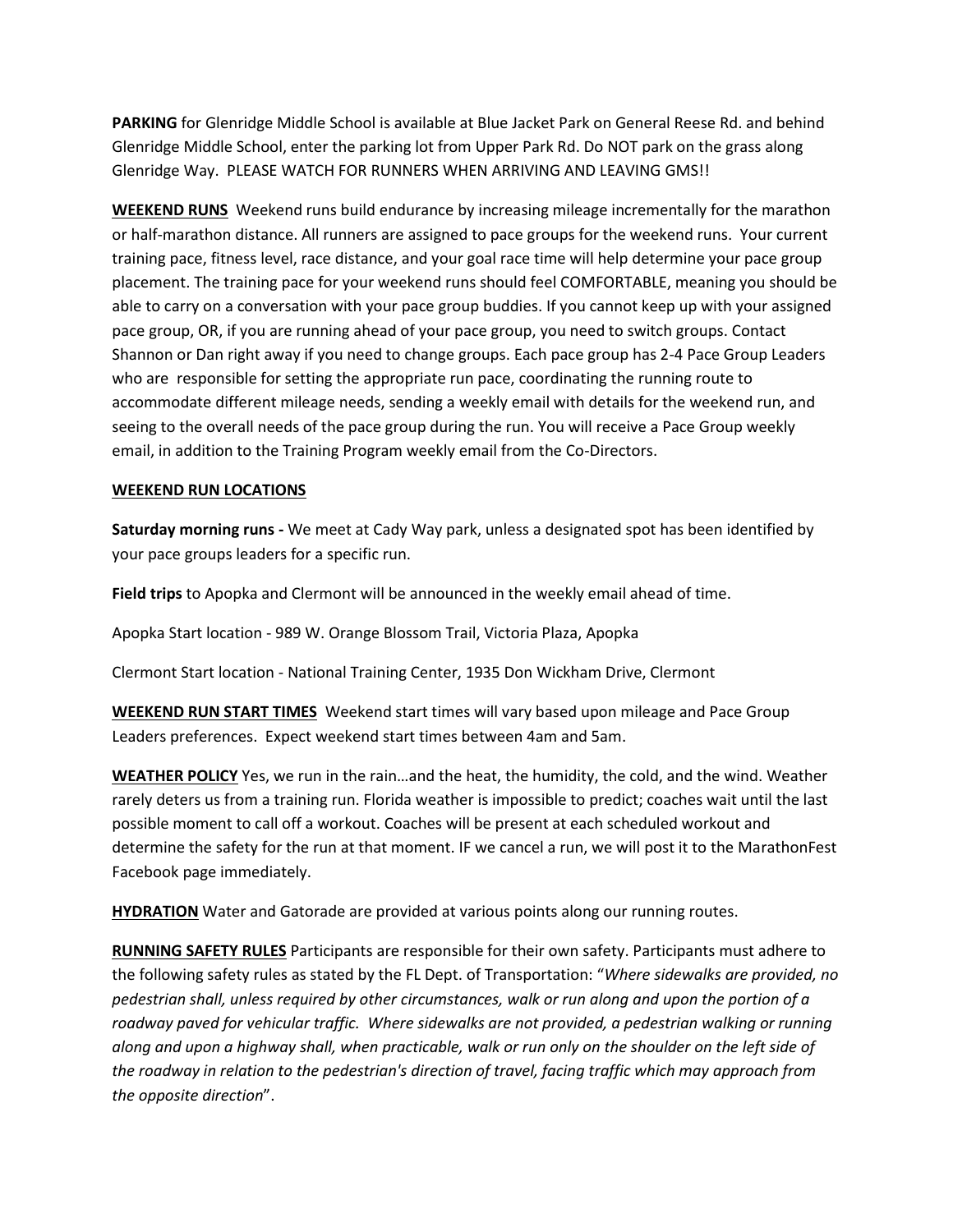Please run single file, facing traffic, so you can see and hear oncoming cars. Use sidewalks when and where possible. Make yourself visible -- wear light colored, reflective clothing and lights. Please do not wear earbuds or headsets, you need to be able to hear traffic and your pace group leader. Be aware of your surroundings at all times. NEVER, NEVER, NEVER, EVER run alone! Obey traffic lights and use crosswalks. Conceal all valuables left in your car. Keep your keys with you. Carry a cell phone, if you choose. **In the event of any emergencies, call 911.**

**TRAINING SCHEDULES** All participants receive a training schedule for the races targeted during the training session. Training schedules contain our 3 weekly workouts and are a guideline for your training. While a 3 day a week training schedule is adequate for many runners to achieve their goals, additional mileage run days can easily be added to the schedule.

## **DISCOUNT CARDS Please pick up your Track Shack 15% off discount card at our workouts. You MUST have your card with you to receive this discount. Cards are NOT available at the store.**

### **FREQUENTLY ASKED QUESTIONS**

#### **Q: Can I change pace groups?**

A: Yes, you can switch pace groups. Please contact Dan or Shannon, so we can ensure you receive the Pace Group Leader's email from the group you plan to run with. Pace groups start at different times and locations, depending upon the length of the run.

#### **Q: It's raining, are we having the workout?**

A: Most likely, YES! Coaches will be present at every workout and assess the situation at that time. Workouts will be called off only if life-threatening dangers, such as lightning, are present at the time of the workout. If we cancel a workout, we will post it on our MarathonFest Facebook page.

#### **Q: I need directions to the run start.**

A: Saturday meetup is determined by your pace group placement. See

Tuesday & Thursday location - Glenridge Middle School- 2900 Upper Park Rd., Orlando

Apopka field trip - Victoria Plaza- 989 W. Orange Blossom Trail, Apopka

Clermont field trip - National Training Center- 1935 Don Wickham Dr., Clermont

#### **Q: I can't make the weekday training sessions, what can I do?**

A: The workouts for Tuesdays and Thursdays are on the training schedule, you can do the workouts on your own OR run a minimum of 6 to 8 miles on these training days.

#### **Q: Should I run on the other days of the week?**